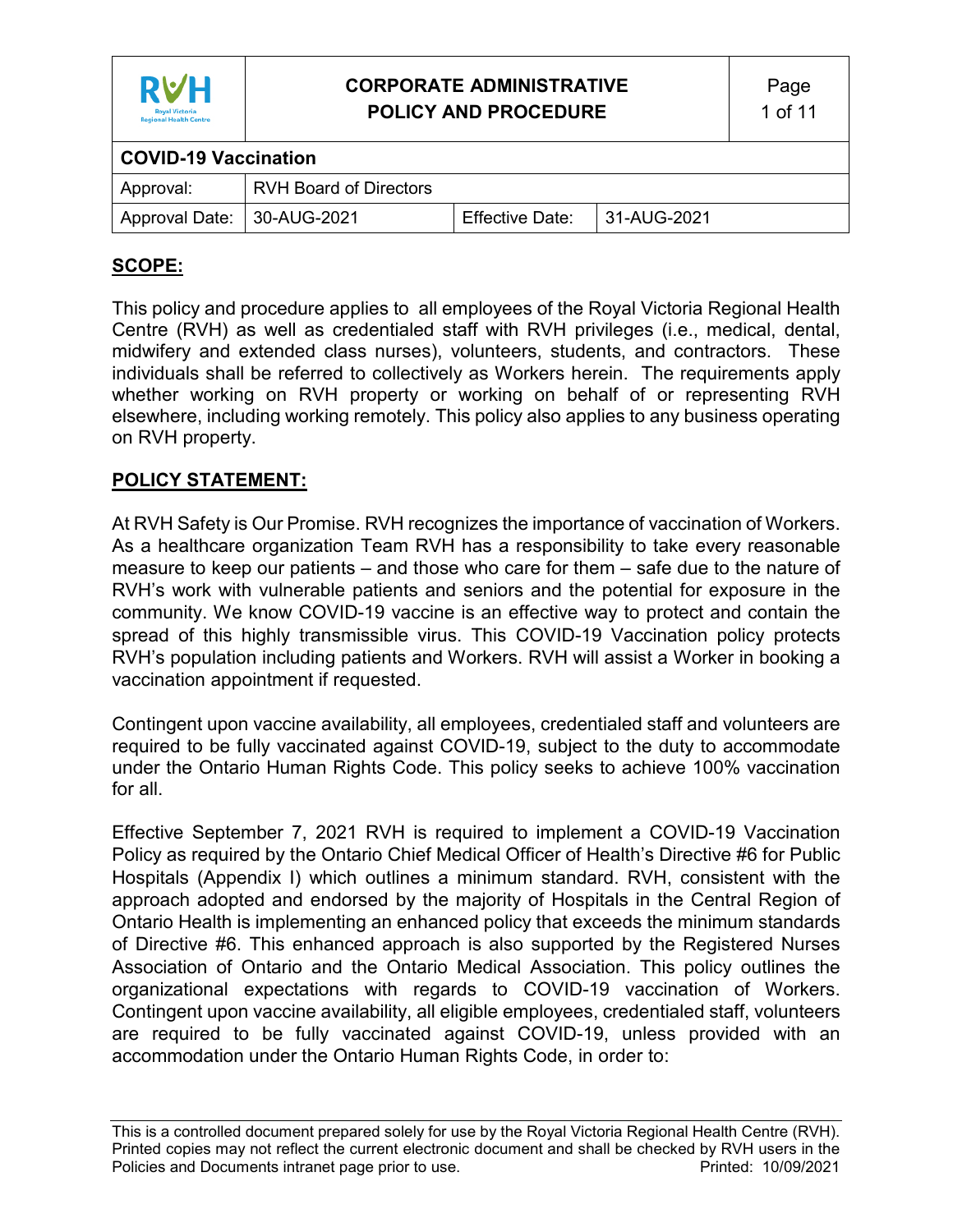

## **COVID-19 Vaccination**

- 1. Protect all patients (including high-risk patients), those who receive direct services from Workers; all Workers; and the broader community, including family members
- 2. Protect the ability of RVH to provide services
- 3. Combat and respond to the prevalence of variants of COVID-19 (including Delta) and the anticipated impact of waves of COVID-19 (including Wave 4)
- 4. Provide leadership on this preventative measure to the community and our community partners by taking all reasonable measures in the circumstances to provide a safe environment

It is the position of the [National Advisory Committee on Immunization \(NACI\)](https://www.canada.ca/en/public-health/services/immunization/national-advisory-committee-on-immunization-naci.html) that:

- Those most likely to transmit COVID-19 to those at high risk of severe illness and death from COVID-19 and workers essential to maintaining the COVID-19 response, including healthcare workers, receive the COVID-19 vaccine
- The authorized COVID-19 vaccines that are recommended for use by NACI have been shown to be safe, as well as efficacious against symptomatic laboratoryconfirmed COVID-19 disease.
- Everyone living in Canada take the vaccine (including booster shots as directed)

## **DEFINITIONS:**

**COVID-19**: COVID-19 is an acute respiratory illness caused by the severe acute respiratory syndrome coronavirus 2 (SARS-CoV-2) virus. It can be characterized by fever, cough, shortness of breath, loss of taste, loss of smell and a number of other symptoms. For a full list of symptoms please review the public health guidance [here.](https://www.ontario.ca/page/covid-19-stop-spread) Asymptomatic infection is also possible. COVID-19 is primarily transmitted person-to-person through respiratory droplets. The risk of severe disease increases with age and is elevated in those with underlying medical conditions.

**Full Vaccination:** Individuals will be deemed to have been fully vaccinated if they have received the full series of a COVID-19 vaccine or combination of COVID-19 vaccines approved by the World Health Organization (e.g. two doses of a two-dose vaccine series, or one dose of a single-dose vaccine series); and 14 days have elapsed from the final dose.

**Medical Exemption:** A medical exemption as defined by Directive #6 allows Workers to not be required to complete the mandatory education module if they are not fully vaccinated.

This is a controlled document prepared solely for use by the Royal Victoria Regional Health Centre (RVH). Printed copies may not reflect the current electronic document and shall be checked by RVH users in the Policies and Documents intranet page prior to use. The example of the Printed: 10/09/2021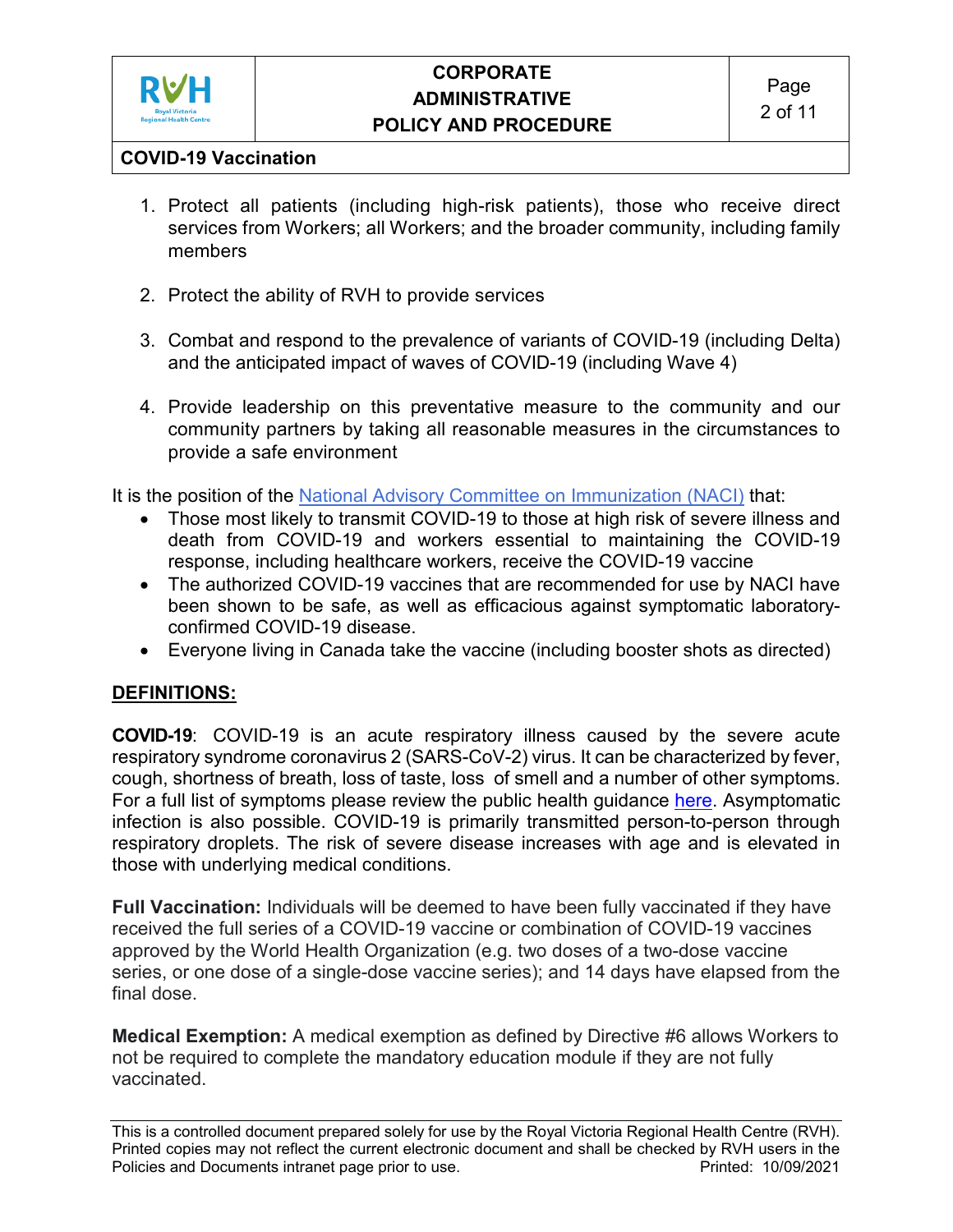

## **COVID-19 Vaccination**

**Ontario Human Rights Code**: The Ontario Human Rights Code establishes protected grounds that must be accommodated up to the point of undue hardship. These grounds include disability, creed, sex (pregnancy).

**Antigen Testing**: Antigen based tests detect specific proteins on the surface of the virus. There are often called rapid tests, as they typically provide results in less than an hour.

**Contractor**: Any individual reqardlesss of the frequency of attendance on Hospital property who is paid for their services.

**Volunteer**: Any individual regardless of the frequency of attendance on Hospital property who volunteers their time or services to the Hospital.

**Business Operating on Hospital Property**: This includes any business that is operating on Health Centre property.

### **PROCEDURE**

#### **Section A – Employees, Credentialed Staff and Volunteers**

**Declaration Process:** By September 1, 2021 all employees, credentialed staff and volunteers are required to complete the Declaration of Vaccine Status form.

- For employees this form is completed in the Human Resources Information System, *PeopleSoft*. Employees who are not active will be required to comply with this Policy in full on their return to work.
- For credentialed staff this form is available from Medical Affairs and needs to be completed and sent to Occupational Health and Wellness.
- For volunteers this form is available from the Volunteer Resources Office and needs to be completed and sent to Occupational Health and Wellness.

Failure to submit the Declaration of Vaccine Status Form will result in the individual being deemed to be unvaccinated.

#### **Effective September 7, 2021 the following will occur for all employees, credentialed staff, and volunteers:**

**Option 1** is that the individual will be fully vaccinated. An individual is fully vaccinated if they have provided proof of a complete series of a World Health Organization COVID-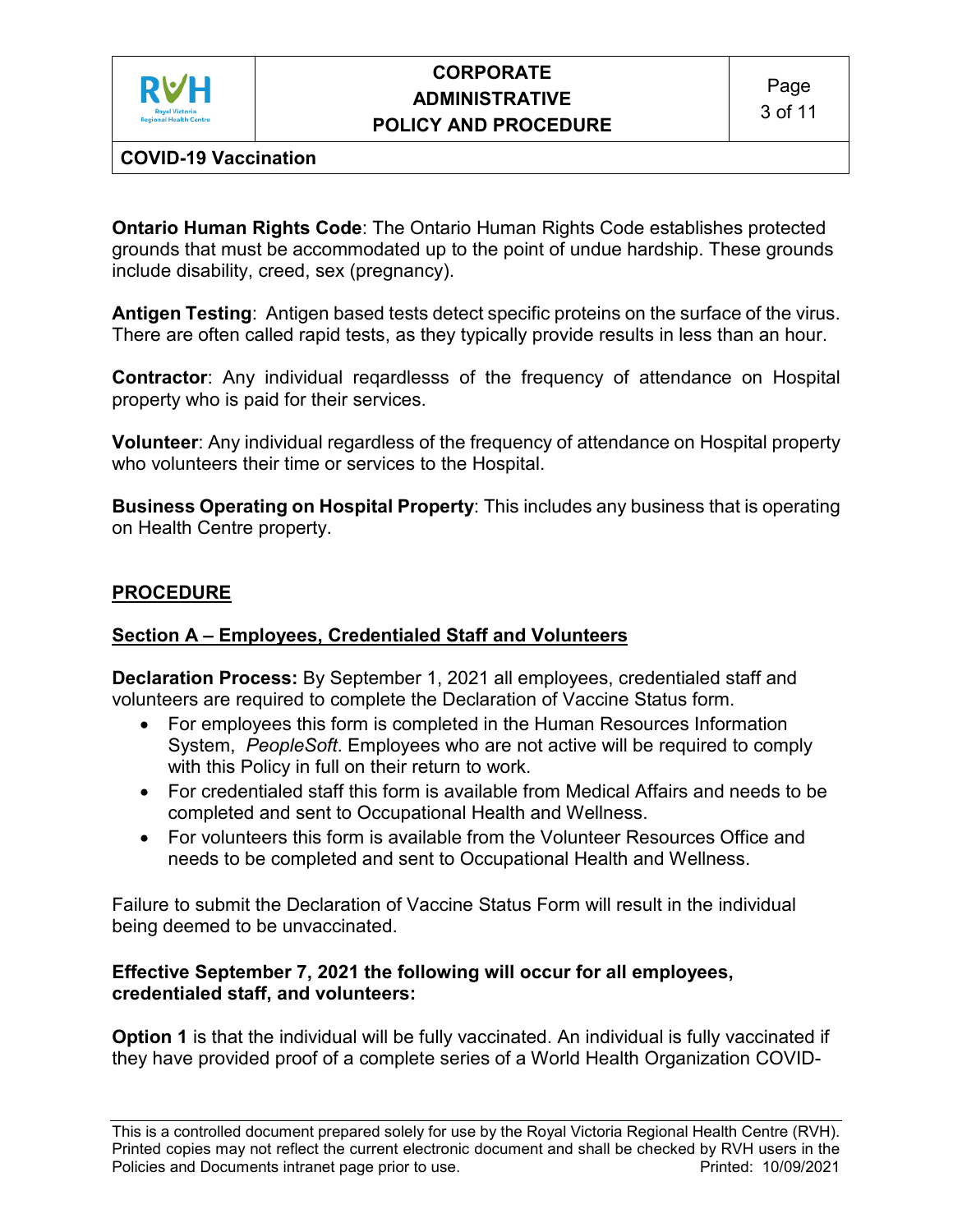

## **COVID-19 Vaccination**

19 Vaccine on file in Occupational Health and 14 days have elapsed from the final dose. Nothing further will be required under this policy.

**Option 2** is that the individual will be considered unvaccinated. If unvaccinated the individual will be required to complete mandatory antigen testing. The process for testing is outlined below. Failing to complete testing will result in discipline up to and including termination.

Individuals in Option 2 will fall into one of three categories:

- a. Individuals who intend to become fully vaccinated. Once fully vaccinated these individuals must provide proof to Occupational Health. Without proof provided the individual will be considered unvaccinated.
- b. Individuals who do not intend to become fully vaccinated and are working with RVH to review if an accommodation can be provided under the Ontario Human Rights Code. The individual must submit a request to Occupational Health or Human Resources to request an accommodation. The request will be reviewed and assessed as required by the Ontario Human Rights Code.
- c. Individuals who are declining the vaccine for reasons unrelated to the Ontario Human Rights Code.

All individuals who are not fully vaccinated and who do not provide medical documentation that meets the requirement of a medical exemption under Directive #6 will be required to complete the educational program approved by RVH and available in the LMS. This must be completed no later than October 15, 2021. Time spent completing this education will be unpaid. Failure to complete the education will result in discipline up to and including termination.

Effective October 8, 2021 employees, credentialed staff and volunteers who have not received a full series of a COVID-19 vaccine or who are not being provided with an accommodation under the Ontario Human Rights Code (including medical exemption) will be placed on an unpaid leave of absence or, for credentialed staff, have their privileges restricted or suspended in accordance with applicable bylaws for a duration of time that does not result in the leave of absence or privilege change extending beyond October 31, 2021. Testing will continue to be offered for those, if any, who are provided an accommodation.

Effective, no later than October 31, 2021 employees, credentialed staff and volunteers who have not received a full series of a COVID-19 vaccine or who are not being provided with an accommodation under the Ontario Human Rights Code (including medical exemption) will be terminated for cause and without any payment or have their privileges restricted, suspended or terminated in accordance with applicable bylaws, or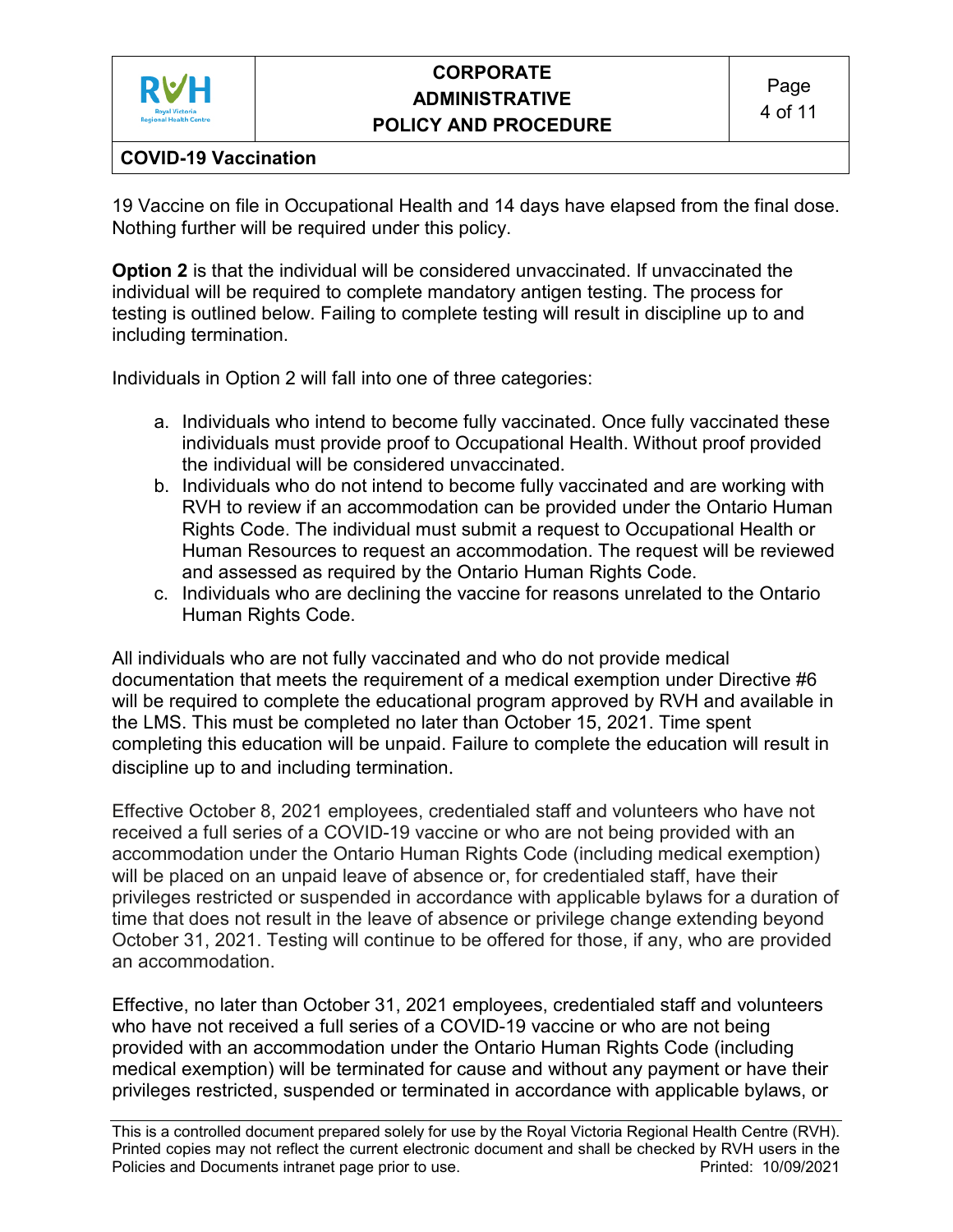

## **COVID-19 Vaccination**

have their volunteer placement ended. Testing will continue to be offered for those, if any, who are provided an accommodation.

## **Section B – Students, Contractors**

Prior to September 7, 2021 RVH will contact all educational institutions that RVH hosts students from and all contractors that currently have individuals on site. RVH will advise the educational institutions and contractors of the COVID-19 Vaccination Policy.

All students and contractors will be required to be fully vaccinated. The Educational Institution and the Contractor will collect proof of vaccination and retain on file in the event it is requested by RVH. The Educational Institution and the Contractor will complete the attestation form (Appendix II) confirming that the individuals they send to RVH are fully vaccinated. All new contractors will include a reference to this policy and a requirement to complete this attestation.

A medical exemption may be sought as outlined by Directive #6; however, testing will need to be arranged and discussed prior to the individual attending on Hospital property.

## **Section C- Businesses Operating on RVH Property**

Prior to September 7, 2021 RVH will contact all businesses that operate on RVH Property. RVH will advise the businesses operating on RVH Property of the COVID-19 Vaccination Policy.

All businesses that operate on RVH Property will need to confirm that they are in compliance with Directive #6. The businesses will complete the attestation form (Appendix III) confirming that they are in compliance with Directive #6.

#### **Section D – COVID-19 Testing**

All employees, credentialed staff, volunteers who are deemed not to be fully vaccinated (i.e. are Option 2 of Section A) will be required to undergo antigen point of care testing for COVID-19 and demonstrate a negative result two times a week beginning the week of September 6, 2021. The process for testing is outlined in Appendix IV.

This process must be repeated every week until the individual provides proof of full vaccination.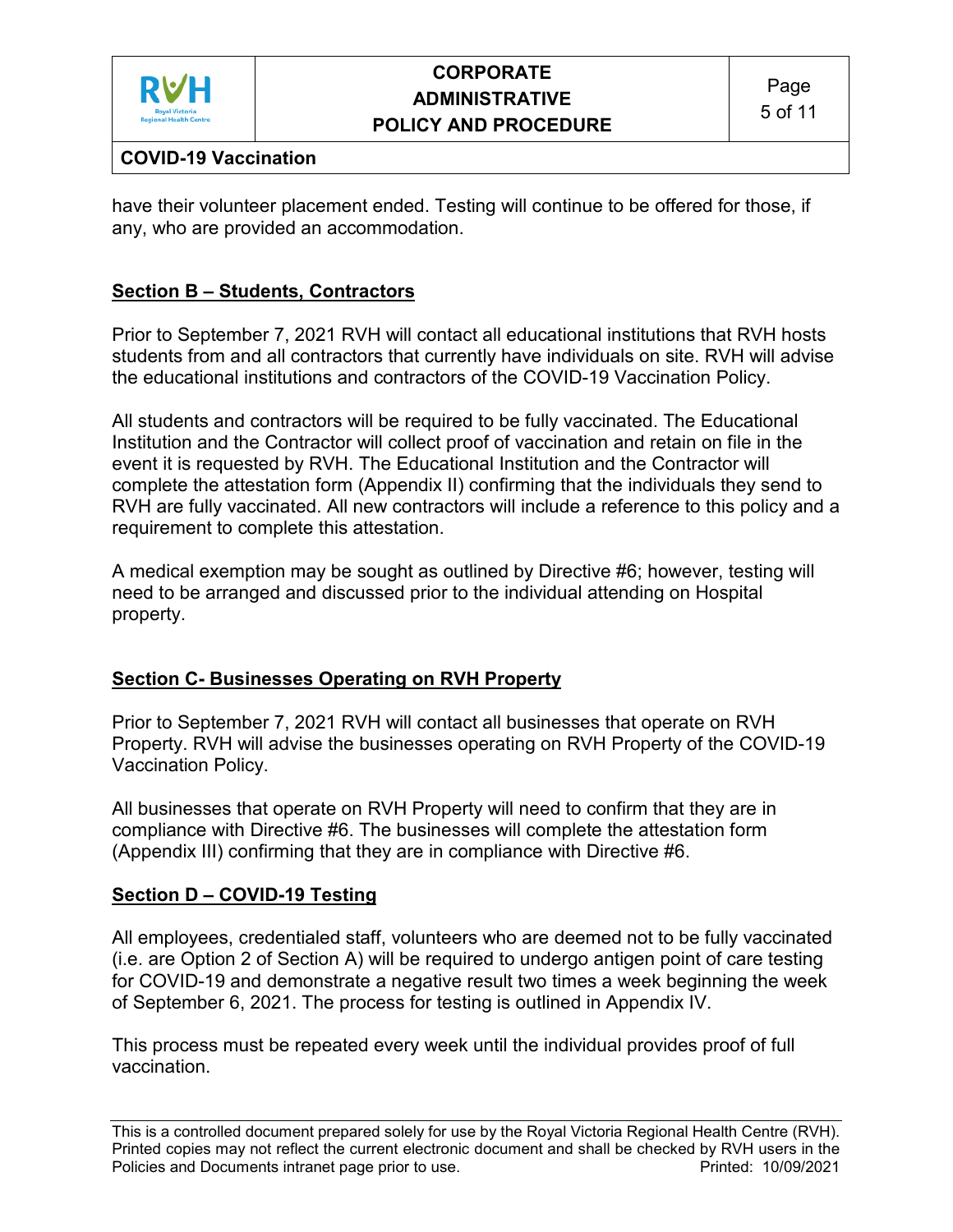

## **COVID-19 Vaccination**

Failure to complete any weekly test or report the result will result in discipline up to and including termination.

There will be no compensation provided to the individual for the time required to complete this regular testing. The individual can determine when and where to selfadminister the testing at their discretion provided it meets the weekly requirements.

The weekly requirement does not apply if an individual is on an approved leave of absence (vacation, sick leave, IDEL, and if your employment contract never requires you to work on RVH premises).

If the weekly test is positive, follow OHW Absence Scenario number 1.

### **Section E – New Hires**

All employees, credentialed staff and volunteers hired by RVH with a start date of November 1, 2021 or later, will be required as a condition of employment and privileges to provide proof of full vaccination or request and receive an accommodation under the Ontario Human Rights Code (including a medical exemption). Failure to do so will result in the rescindment of the offer of employment and termination for cause or rescinding of offer of privileges.

#### **Section F - Confidentiality Statement & Privacy**

RVH is required, pursuant to the Chief Medical Officer of Health's (OCMOH) Directive #6 for Public Hospitals within the meaning of the Public Hospitals Act, 1990, and the Local Health Integration Networks within the meaning of the Local Health System Integration Act, 2006 to report statistical information to the OCMOH or the ministry. No identifying information will be provided to the ministry in relation to this policy; all statistical information will be provided in aggregate form.

The individual's vaccination status will not be disclosed outside of Occupational Health and Wellness up until October 8, 2021. At that time if the individual is not fully vaccinated, Human Resources will be advised to process an unpaid leave of absence.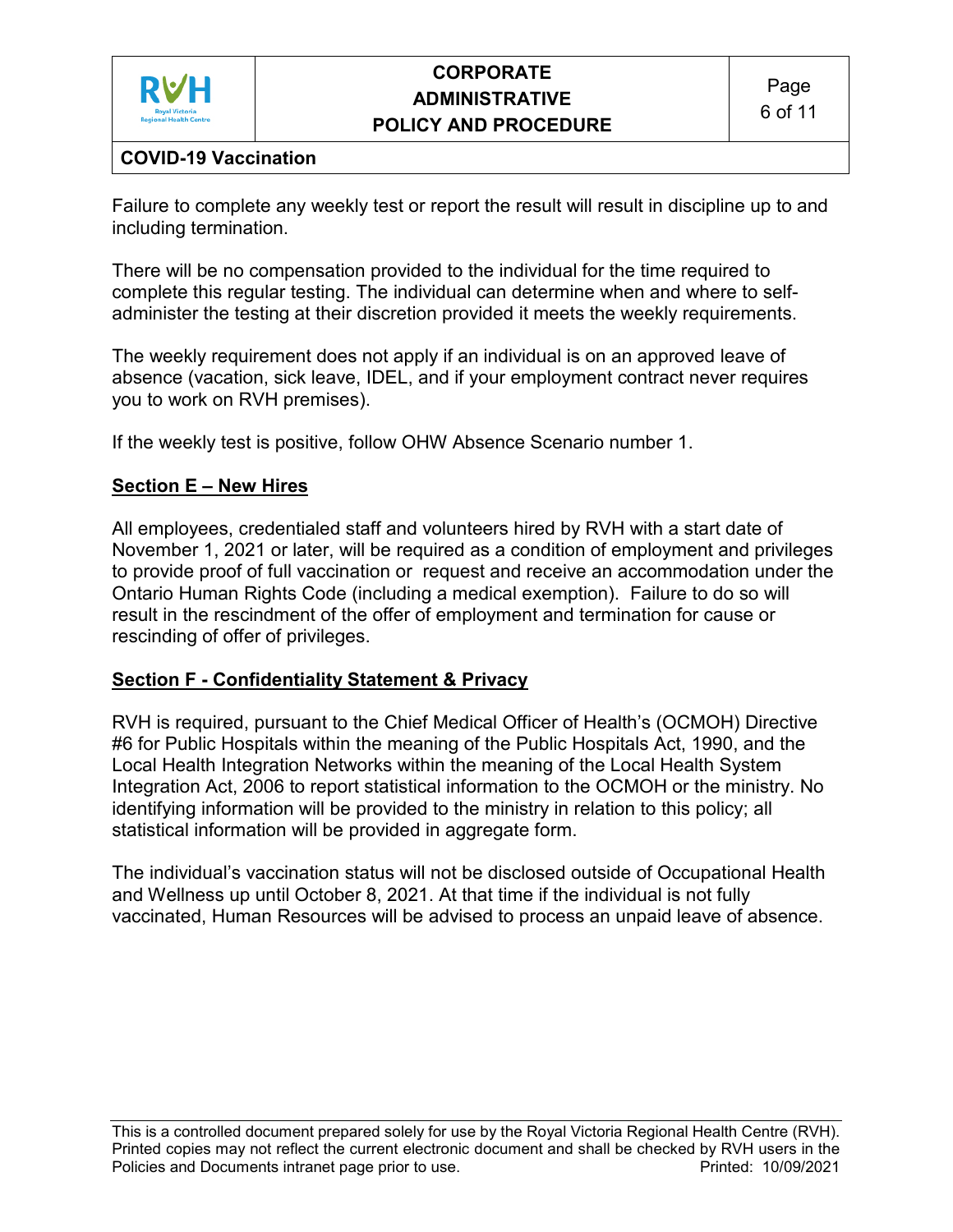

## **COVID-19 Vaccination**

## **APPENDICES:**

Directive #6 for Public Hospitals. Issued by the Ontario Chief Medical Officer of Health pursuant to s. 77.7 of the *Health Protection and Promotion Act* (HPPA), R.S.O. 1990, c. H.7.

Attestation form for Educational Institutions and Contractors

Attestation form for Businesses Conducting Business on RVH Property

## **CROSS REFERENCES:**

Royal Victoria Regional Health Centre (2021). Policy and Procedure: *Influenza*

- Royal Victoria Regional Health Centre (2019). Policy and Procedure: *Routine Practice in Infection Prevention and Control*
- Royal Victoria Regional Health Centre (2018). Policy and Procedure. *Additional Precautions in Infection Prevention and Control*
- Royal Victoria Regional Health Centre (2019). Policy and Procedure: *Infection Prevention and Control Outbreak Mananagment*
- Royal Victoria Regional Health Centre Occupational Health & Wellness Absence Scenarios

## **REFERENCES:**

- Ministry of Health (MOH). Case and Contact Management Resources. Retrieved 2021- 06-07 from [https://www.health.gov.on.ca/en/pro/programs/publichealth/coronavirus/2019\\_gui](https://www.health.gov.on.ca/en/pro/programs/publichealth/coronavirus/2019_guidance.aspx) [dance.aspx](https://www.health.gov.on.ca/en/pro/programs/publichealth/coronavirus/2019_guidance.aspx)
- National Advisory Committee on Immunization (NACI). COVID-19. Retreived 2021-06- 07 from

[https://www.canada.ca/en/public-health/services/immunization/national-advisory](https://www.canada.ca/en/public-health/services/immunization/national-advisory-committee-on-immunization-naci.html)[committee-on-immunization-naci.html](https://www.canada.ca/en/public-health/services/immunization/national-advisory-committee-on-immunization-naci.html)

Simcoe Muskoka District Health Unit (SMDHU). COVID-19. Retreived 2021-06-07 from <https://www.simcoemuskokahealth.org/Topics/COVID-19>

Ontario Human Rights Code

Occupational Health and Safety Act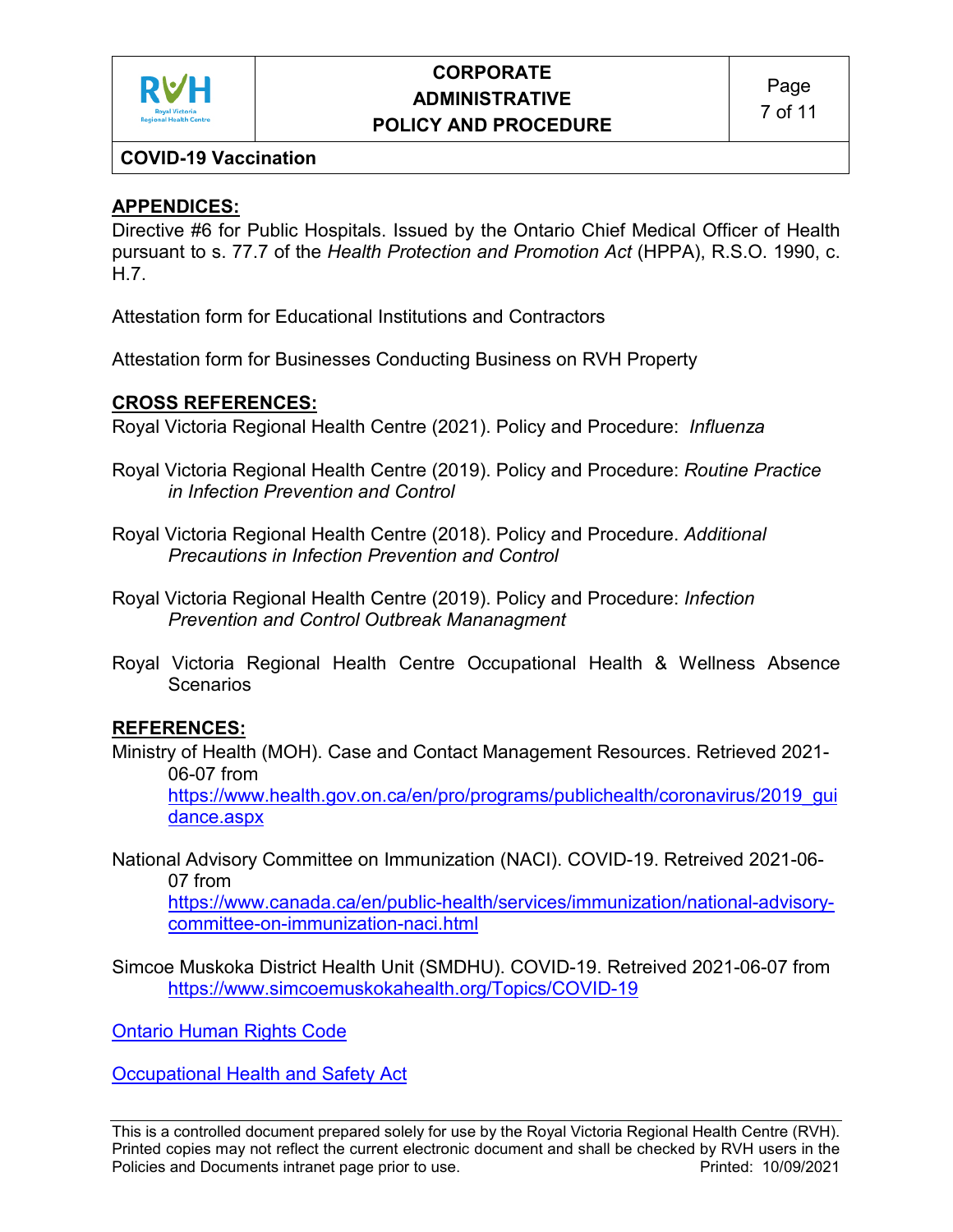

## **COVID-19 Vaccination**

## **Appendix I – Directive #6**

[https://www.health.gov.on.ca/en/pro/programs/publichealth/coronavirus/docs/directives/](https://www.health.gov.on.ca/en/pro/programs/publichealth/coronavirus/docs/directives/vaccination_policy_in_health_settings.pdf) [vaccination\\_policy\\_in\\_health\\_settings.pdf](https://www.health.gov.on.ca/en/pro/programs/publichealth/coronavirus/docs/directives/vaccination_policy_in_health_settings.pdf)

This is a controlled document prepared solely for use by the Royal Victoria Regional Health Centre (RVH). Printed copies may not reflect the current electronic document and shall be checked by RVH users in the<br>Policies and Documents intranet page prior to use. Policies and Documents intranet page prior to use.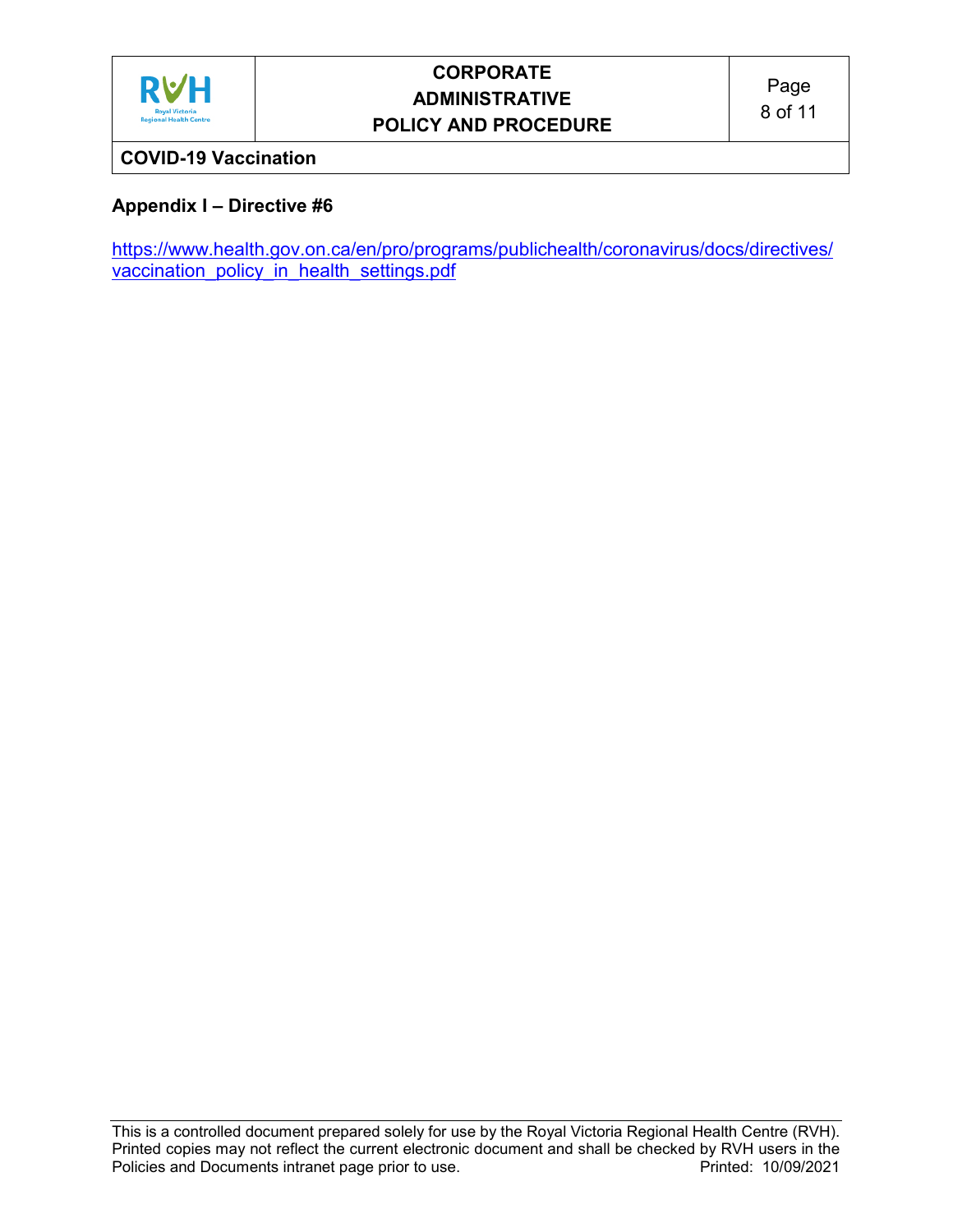

**COVID-19 Vaccination**

#### **Appendix II – Attestation for Students and Contractors**

#### **RVH Attestation for Educational Institutions and Contractors**

Effective September 7, 2021 RVH must comply with Directive #6 from the Chief Medical Officer of Health of Ontario. Under this Directive RVH must ensure that all students and contractors who attend on hospital property comply with Directive #6.

RVH has implemented a COVID-19 Vaccination Policy. Under this policy all educational institutions and contractors must complete this attestation on behalf of their students/employees/staff verifying that all individuals attending on RVH property are either fully vaccinated or have been granted a medical exemption and are completing testing.

This form must be completed on a monthly basis and submitted to [insert contact]. RVH will retain this attestation to demonstrate compliance with Directive #6.

#### **TO BE COMPLETED BY PERSON WITH AUTHORITY TO BIND THE EDUCATIONAL INSTITUTION OR CONTRACTOR FOR SUBMISSION TO RVH:**

**I confirm that all individuals from \_\_\_\_\_\_\_\_\_\_\_\_\_\_\_\_\_\_\_\_\_\_\_\_\_\_\_\_\_\_\_\_\_\_\_\_\_\_\_(insert name of educational institutional or contractor) are either fully vaccinated or have provided proof of a medical exemption and have completed anti-gen testing at least once a week, for weeks that they are on site at RVH.**

**I confirm that \_\_\_\_\_\_\_\_\_\_\_\_\_\_\_\_\_(insert number of individuals) are fully vaccinated and that documented proof of full vaccination is on file. I agree that proof of vaccination will be provided to RVH if required by the Ministry of Health or by law.** 

**I confirm that \_\_\_\_\_\_\_\_\_\_\_\_\_\_\_\_\_\_(insert number of individuals) have been granted a medical exemption in accordance with Directive #6. I confirm that these individuals will complete weekly anti-gen testing for all weeks that they are on site at RVH. I agree that proof of the medical exemption and proof of testing will be provided to RVH if required by the Ministry of Health or by law.** 

I acknowledge that I have reviewed Directive #6 and RVH's COVID-19 Vaccination Policy and understand the requirements. I acknowledge that failure to provide accurate information, updated information as necessary or to complete this attestation may result in the cancellation of educational placements and/or contracts.

By signing this form I confirm the validity of the statements above and agree to retaining the necessary records

[Name, Title, Educational Institution or Contractor]

 $\frac{1}{2}$  ,  $\frac{1}{2}$  ,  $\frac{1}{2}$  ,  $\frac{1}{2}$  ,  $\frac{1}{2}$  ,  $\frac{1}{2}$  ,  $\frac{1}{2}$  ,  $\frac{1}{2}$  ,  $\frac{1}{2}$  ,  $\frac{1}{2}$  ,  $\frac{1}{2}$  ,  $\frac{1}{2}$  ,  $\frac{1}{2}$  ,  $\frac{1}{2}$  ,  $\frac{1}{2}$  ,  $\frac{1}{2}$  ,  $\frac{1}{2}$  ,  $\frac{1}{2}$  ,  $\frac{1$ 

 $\frac{1}{2}$  , and the set of the set of the set of the set of the set of the set of the set of the set of the set of the set of the set of the set of the set of the set of the set of the set of the set of the set of the set

**Signature** 

 $\mathcal{L}_\text{max}$  , which is a set of the set of the set of the set of the set of the set of the set of the set of the set of the set of the set of the set of the set of the set of the set of the set of the set of the set of Date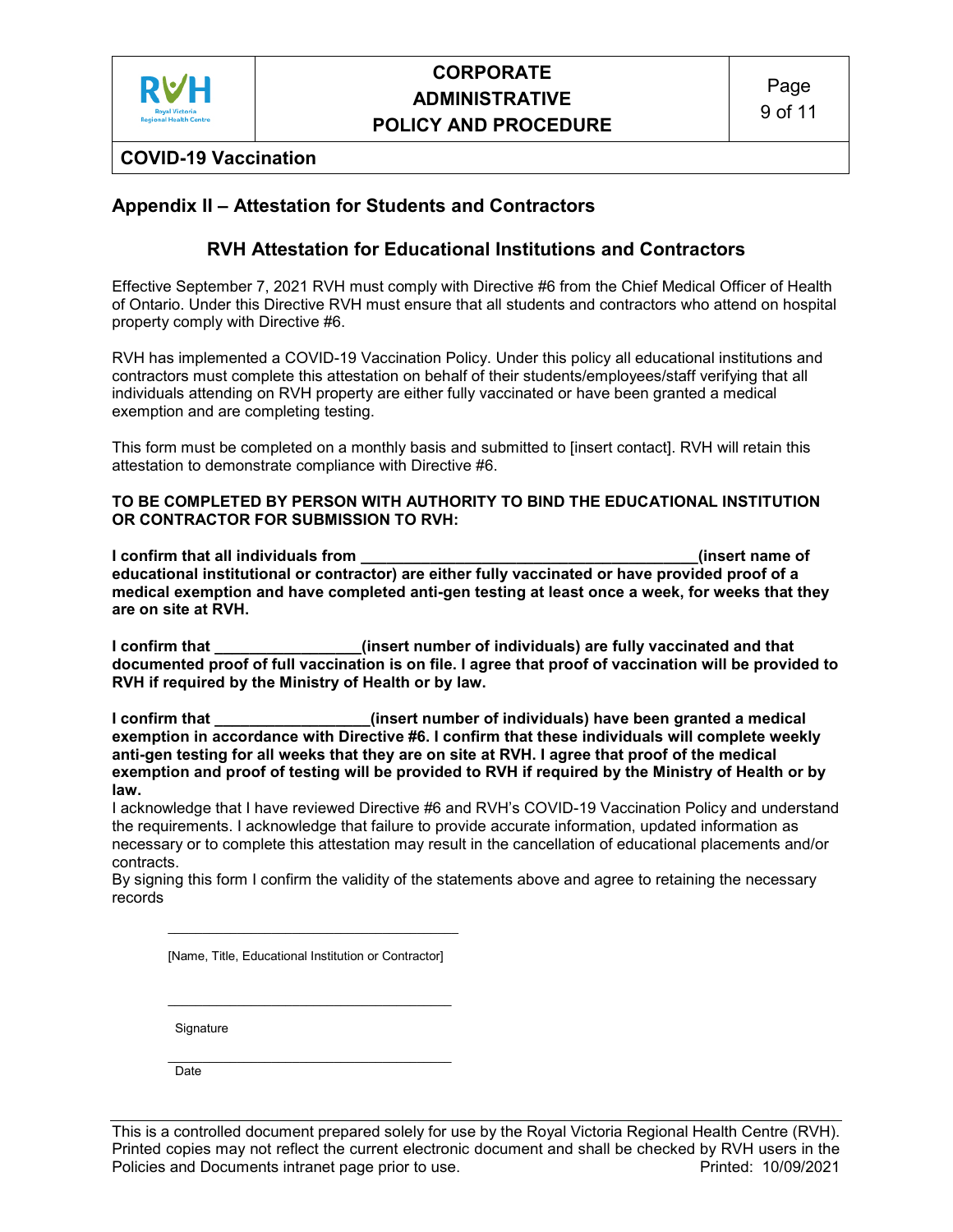

#### **COVID-19 Vaccination**

#### **Appendix III – Attestation for Businesses Operating on RVH Property**

#### **RVH Attestation for Businesses Operating on RVH Property**

Effective September 7, 2021 RVH must comply with Directive #6 from the Chief Medical Officer of Health of Ontario. Under this Directive RVH must ensure that all businesses that operate on RVH Property comply with Directive #6.

RVH has implemented a COVID-19 Vaccination Policy. Under this policy all businesses that operate on RVH property must complete this attestation on behalf of their employees/staff verifying that all individuals attending on RVH property are in compliance with Directive #6.

This form must be completed on a monthly basis and submitted to [insert contact]. RVH will retain this attestation to demonstrate compliance with Directive #6.

#### **TO BE COMPLETED BY PERSON WITH AUTHORITY TO BIND THE BUSINESS OPERATING ON rvh PROPERTY FOR SUBMISSION TO RVH:**

**I confirm that all individuals from \_\_\_\_\_\_\_\_\_\_\_\_\_\_\_\_\_\_\_\_\_\_\_\_\_\_\_\_\_\_\_\_\_\_\_\_\_\_\_(insert name of business operating on RVH property) are either fully vaccinated OR have provided proof of a medical exemption OR have otherwise declined the vaccine but have completed the required educational course AND have completed antigen testing at least once a week, for weeks that they are on site at RVH.**

**I** confirm that *I* **ightarrow that is confirmed** (insert number of individuals) are fully vaccinated and that documented **proof of full vaccination is on file. I agree that proof of vaccination will be provided to RVH if required by the Ministry of Health or by law.** 

**I confirm that \_\_\_\_\_\_\_\_\_\_\_\_\_\_\_\_\_\_(insert number of individuals) have been granted a medical exemption in accordance with Directive #6. I confirm that these individuals will complete weekly antigen testing for all weeks that they are on site at RVH. I agree that proof of the medical exemption and proof of testing will be provided to RVH if required by the Ministry of Health or by law.** 

**I confirm that \_\_\_\_\_\_\_\_\_\_\_\_\_\_\_\_\_\_(insert number of individuals) have declined the vaccine after completing the mandatory education required by Directive #6. I confirm that these individuals will complete weekly antigen testing for all weeks that they are on site at RVH. I agree that proof of the declination, completion of the education module and proof of testing will be provided to RVH if required by the Ministry of Health or by law.** 

I acknowledge that I have reviewed Directive #6 and RVH's COVID-19 Vaccination Policy and understand the requirements. I acknowledge that failure to provide accurate information, updated information as necessary or to complete this attestation may result in the cancellation of educational placements and/or contracts. By signing this form I confirm the validity of the statements above and agree to retaining the necessary records

[Name, Title, Business Operating on RVH Property]

\_\_\_\_\_\_\_\_\_\_\_\_\_\_\_\_\_\_\_\_\_\_\_\_\_\_\_\_\_\_\_\_\_\_\_\_\_\_\_\_\_

\_\_\_\_\_\_\_\_\_\_\_\_\_\_\_\_\_\_\_\_\_\_\_\_\_\_\_\_\_\_\_\_\_\_\_\_\_\_\_\_\_\_

**Signature** 

\_\_\_\_\_\_\_\_\_\_\_\_\_\_\_\_\_\_\_\_\_\_\_\_\_\_\_\_\_\_\_\_\_\_\_\_\_\_\_\_\_ Date